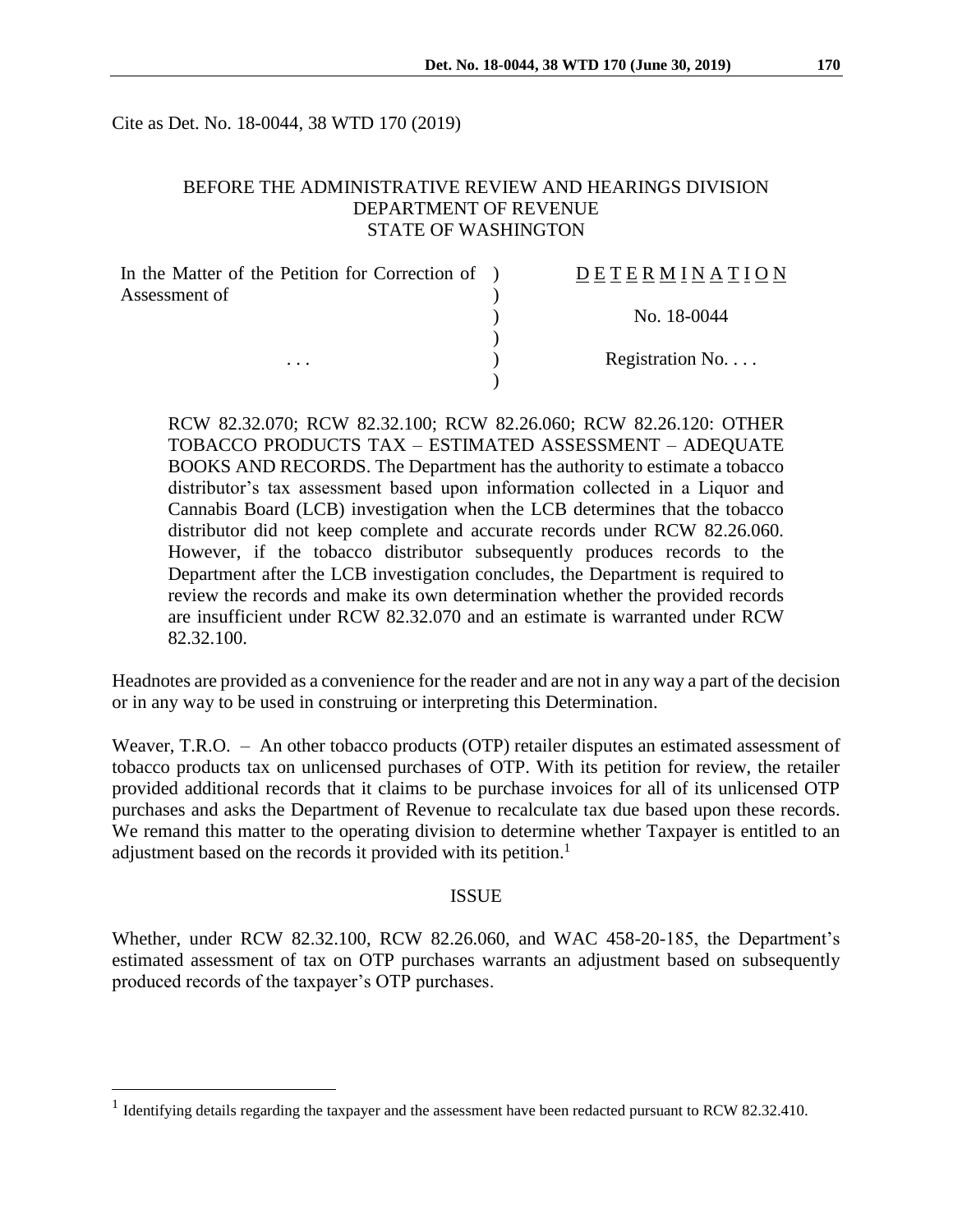## FINDINGS OF FACT

On November 28, 2015, the LCB completed a tobacco products investigation at the location of . . . (Taxpayer). During LCB's investigation, they found evidence of purchases of tobacco products from an unknown distributor. Based upon the written "Investigation Follow-up Synopsis," an LCB Officer requested all of Taxpayer's invoices of tobacco purchases.

The LCB Officer requested purchase information for five bins of loose tobacco. Taxpayer's owner stated that her son had purchased loose tobacco for sale. The LCB Officer advised Taxpayer's owner that it is a violation to self-package loose tobacco. The LCB then confiscated the bins of loose tobacco. The LCB Officer observed seven empty boxes labeled . . . . The LCB Officer also noted that she saw a label, dated September 7, 2015, indicating Taxpayer's purchase of Other Tobacco Product (OTP), net weight five pounds.

Taxpayer's owner informed the LCB Officer that she and her son had seen other places sell loose tobacco, so they decided to do the same. When asked the names of the other places, Taxpayer's owner stated that she did not want to get them into trouble and declined to provide names. The LCB Officer discussed the tobacco violation with Taxpayer's owner and advised that the case would be referred to the Department of Revenue for a possible tobacco tax assessment.

On April 5, 2017, the Department's Taxpayer Account Administration (TAA) Division began investigating whether Taxpayer was liable for OTP tax. The TAA Division sent a secure message and a paper letter to Taxpayer's owner to advise Taxpayer that the Department would issue a tax assessment based on the LCB investigation.

On May 5, 2017, the TAA Division issued an estimated tax assessment based on the LCB investigation. The estimated turnover rate provided by the LCB is that Taxpayer made seven purchases of OTP per year from 2013 through 2015. The 2013 period turnover rate was adjusted to 3.44 purchases, based upon Taxpayer reporting substantially lower income for the period. The TAA Division used Taxpayer's reported annual income for 2013, divided that amount by Taxpayer's annual income from 2017, and multiplied it by 7. The 2016 turnover rate was prorated to 6.42, based upon the LCB confiscation date of November 28, 2016.

On May 5, 2017, the TAA Division issued Assessment No. . . . , for the tax period of January 1, 2013, through December 31, 2016, in the amount of \$ . . . . The Assessment included \$ . . . in OTP tax,  $\$ \dots$  in interest, and a 5% penalty of  $\$ \dots$ .

On May 25, 2017, Taxpayer petitioned for a correction of the assessment. With its petition for review, Taxpayer attached what it contends to be invoices for every tobacco purchase that it made during the assessment period. On review, Taxpayer does not deny that it owes OTP tax. Taxpayer simply requests that the tax be assessed on its actual purchases of OTP products rather than on an estimated basis.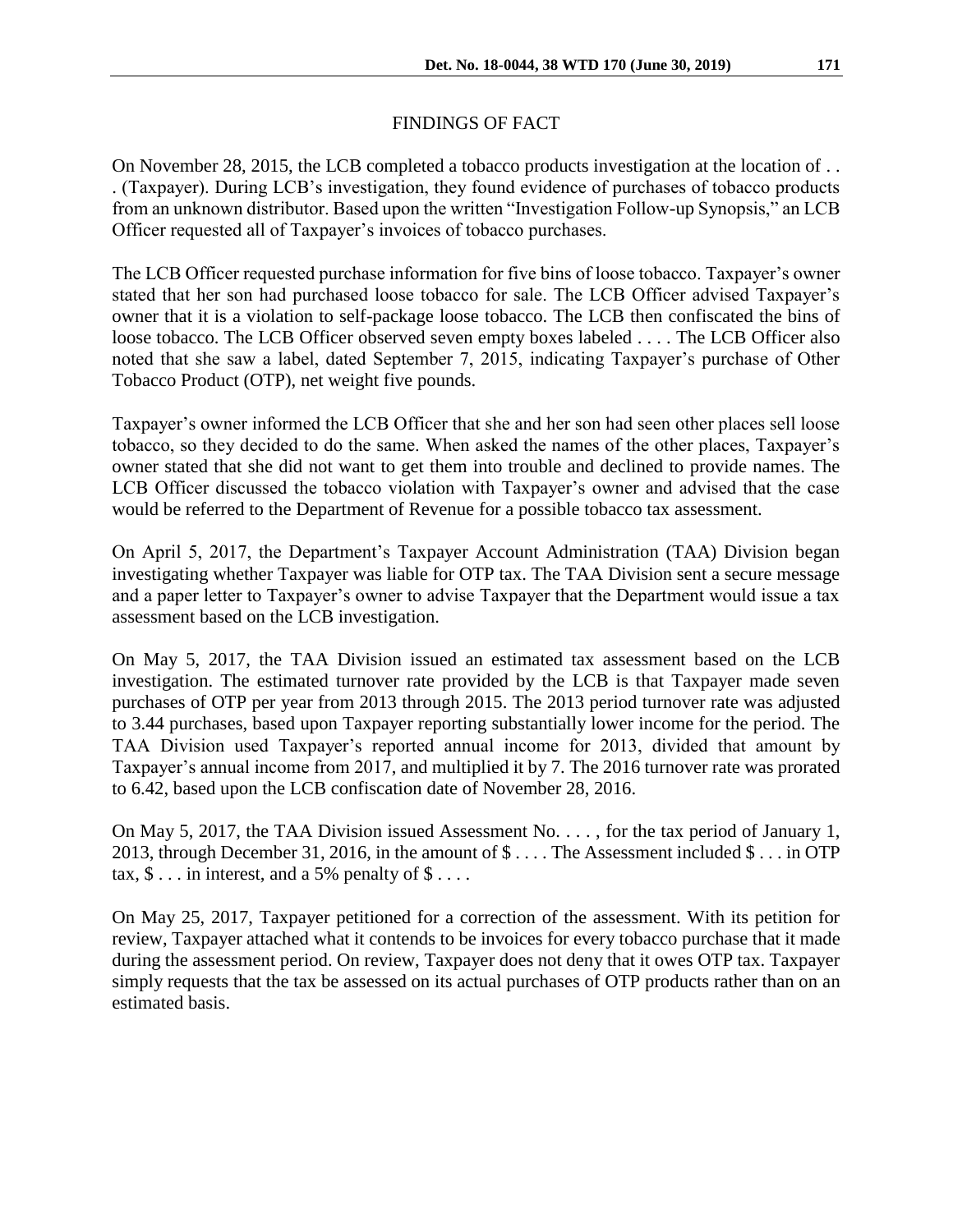### ANALYSIS

Washington imposes a tax upon tobacco product distributors for the sale, handling, or distribution of tobacco products in this state.<sup>2</sup> RCW 82.26.020; *see also* RCW 82.26.030 ("It is the intent and purpose of this chapter to levy a tax on all tobacco products sold, used, consumed, handled, or distributed within this state and to collect the tax from the distributor as defined in RCW 82.26.010.").

A "distributor" includes "any person engaged in the business of selling tobacco products in this state who handles for sale any tobacco products that are within this state but upon which tax has not been imposed." RCW 82.26.010(8)(d). When Taxpayer – a tobacco products retailer – handled untaxed tobacco products for sale, it became a tobacco products distributor, liable for the tobacco products tax on such items. RCW 82.26.010(8)(d); RCW 82.26.020. *See also* WAC 458-20-185 (205) (". . . For example, if a retailer buys tobacco products from an Indian retailer or an out-ofstate wholesaler who does not have a tobacco distributor license, the retailer must obtain a distributor license and pay the tobacco tax due. . . .").

Generally, the sale, handling, or distribution, of tobacco products in Washington, is subject to a tax equal to 95% of the taxable sales price.<sup>3</sup> RCW 82.26.020. Here, Taxpayer does not dispute that it was a "distributor," in that it handled untaxed tobacco products for sale. Taxpayer also does not dispute that it owes tax on the tobacco products that it handled. What Taxpayer disputes is the Department's estimate of the amount of untaxed tobacco products that it handled. Taxpayer asserts that, on review, it has now provided records sufficient for the Department to determine the actual amounts of tobacco products that it handled during the assessment period.

RCW 82.26.060 explains a tobacco product distributor's obligation to maintain and provide, the Department, with purchase records. In pertinent part, it states as follows:

(1) Every distributor shall keep at each place of business complete and accurate records for that place of business, including itemized invoices, of tobacco products held, purchased, manufactured, brought in or caused to be brought in from without

#### RCW 82.26.010(21).

 $\overline{a}$ 

 $2$  "Tobacco product" is statutorily defined to means:

<sup>. . .</sup> cigars, cheroots, stogies, periques, granulated, plug cut, crimp cut, ready rubbed, and other smoking tobacco, snuff, snuff flour, cavendish, plug and twist tobacco, fine-cut and other chewing tobaccos, shorts, refuse scraps, clippings, cuttings and sweepings of tobacco, and other kinds and forms of tobacco, prepared in such manner as to be suitable for chewing or smoking in a pipe or otherwise, or both for chewing and smoking, and any other product, regardless of form, that contains tobacco and is intended for human consumption or placement in the oral or nasal cavity or absorption into the human body by any other means, but does not include cigarettes as defined in RCW 82.24.010.

 $3$  "Taxable sales price" is statutorily defined. In pertinent part, RCW 82.26.010(19)(a)(i) states: "In the case of a taxpayer that is not affiliated with the manufacturer, distributor, or other person from whom the taxpayer purchased tobacco products, the actual price for which the taxpayer purchased the tobacco products." If the purchaser and seller are affiliated, RCW 82.26.010(19) provides several other potentially applicable definitions.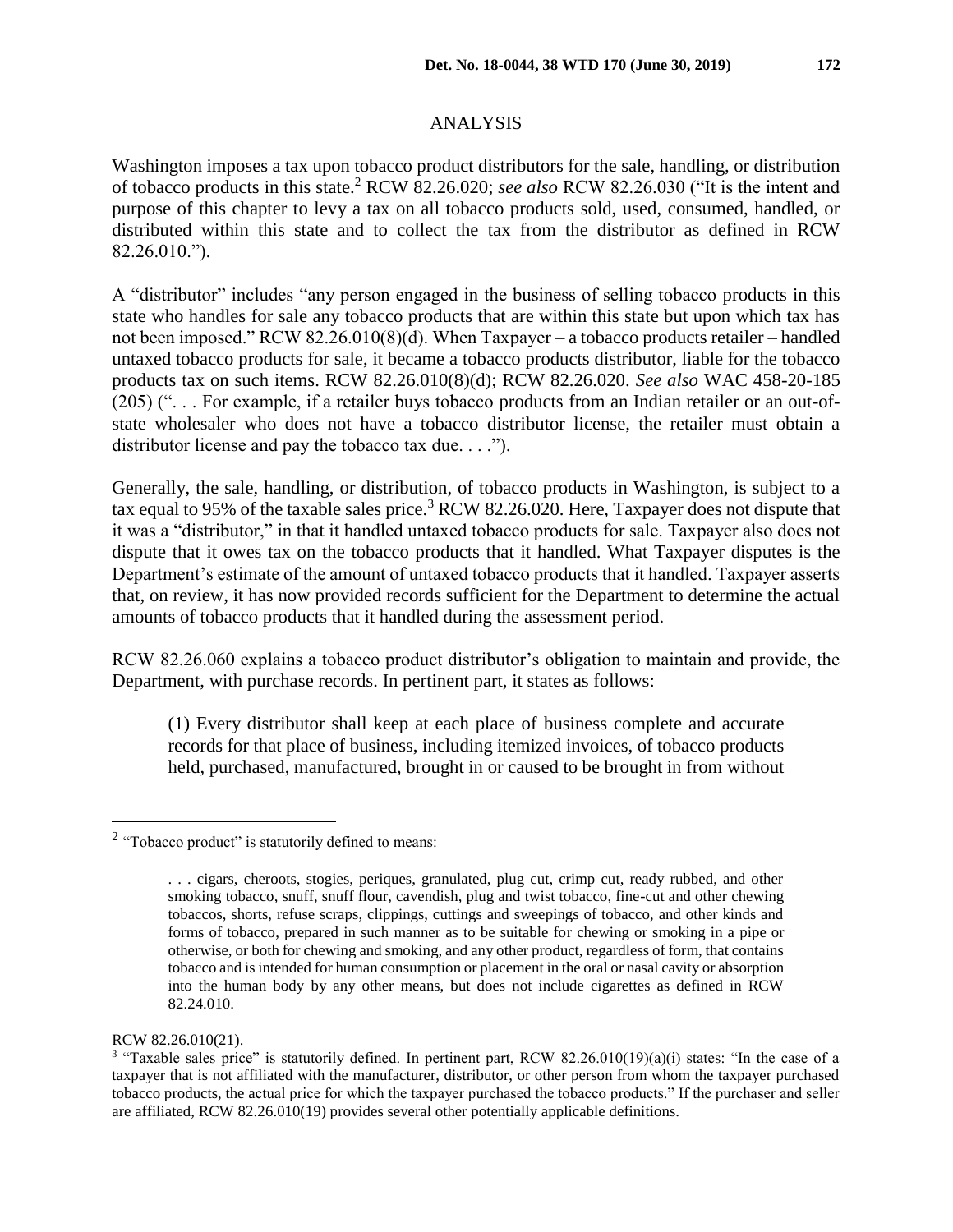the state, or shipped or transported to retailers in this state, and of all sales of tobacco products made.

(2) These records shall show the names and addresses of purchasers, the inventory of all tobacco products, and other pertinent papers and documents relating to the purchase, sale, or disposition of tobacco products. All invoices and other records required by this section to be kept shall be preserved for a period of five years from the date of the invoices or other documents or the date of the entries appearing in the records.

WAC 458-20-185(401)(a) explains, "The itemized invoice for each purchase or sale must be legible and must show the seller's name and address, the purchaser's name and address, the date of sale, and all prices and discounts." *See also* RCW 82.32.070(1) ("Every person liable for any tax collected by the department must keep and preserve, for a period of five years, suitable records as may be necessary to determine the amount of any tax for which the taxpayer may be liable. . ."). Should a taxpayer not keep and preserve such records, the Department may proceed to do its best to estimate tax due, based upon the records provided. RCW 82.26.120, RCW 82.32.100(1).

The TAA Division, after reviewing the LCB investigative files, determined that Taxpayer's records were not suitable to determine the amount of any tax under RCW 82.32.070. Having concluded that Taxpayer's records were not suitable, the TAA Division relied on the provisions of RCW 82.32.100(1) to estimate Taxpayer's sales of OTP. This statutory provision affords the Department wide discretion in the methodology employed to calculate a reasonable estimate of tax. *See, e.g.*, Det. No. 15-0350, 35 WTD 291 (2015) ("We have previously noted and affirmed the Department's authority to assess taxes based on a reasonable estimate."; *citing* Det. No. 14- 0106, 33 WTD 402 (2014); Det. No. 13-0302R, 33 WTD 572 (2014); Det. No. 03-0279, 23 WTD (2004); Det. No. 97-134R, 18 WTD 163 (1999)).

Indeed, in this case, Taxpayer initially did not provide the LCB Officer nor the TAA Division with sufficient purchase records to determine its OTP tax liability. However, on review, Taxpayer has provided actual invoices of OTP purchases for the assessment period. Taxpayer states that the invoices provided on review are the complete list of OTP purchases that it made during the assessment period.

We are unable, on review, to properly evaluate the completeness or authenticity of the OTP purchase invoices provided by Taxpayer. For this reason, we are remanding the matter to the TAA Division to determine whether Taxpayer is entitled to an adjustment of its assessment based on the actual invoices that were provided with its petition for review. The records provided by Taxpayer with its petition for review will be forwarded on remand to the TAA Division for a determination whether they are adequate to identify the amount of OTP tax that is due and for a possible adjustment based on these records.